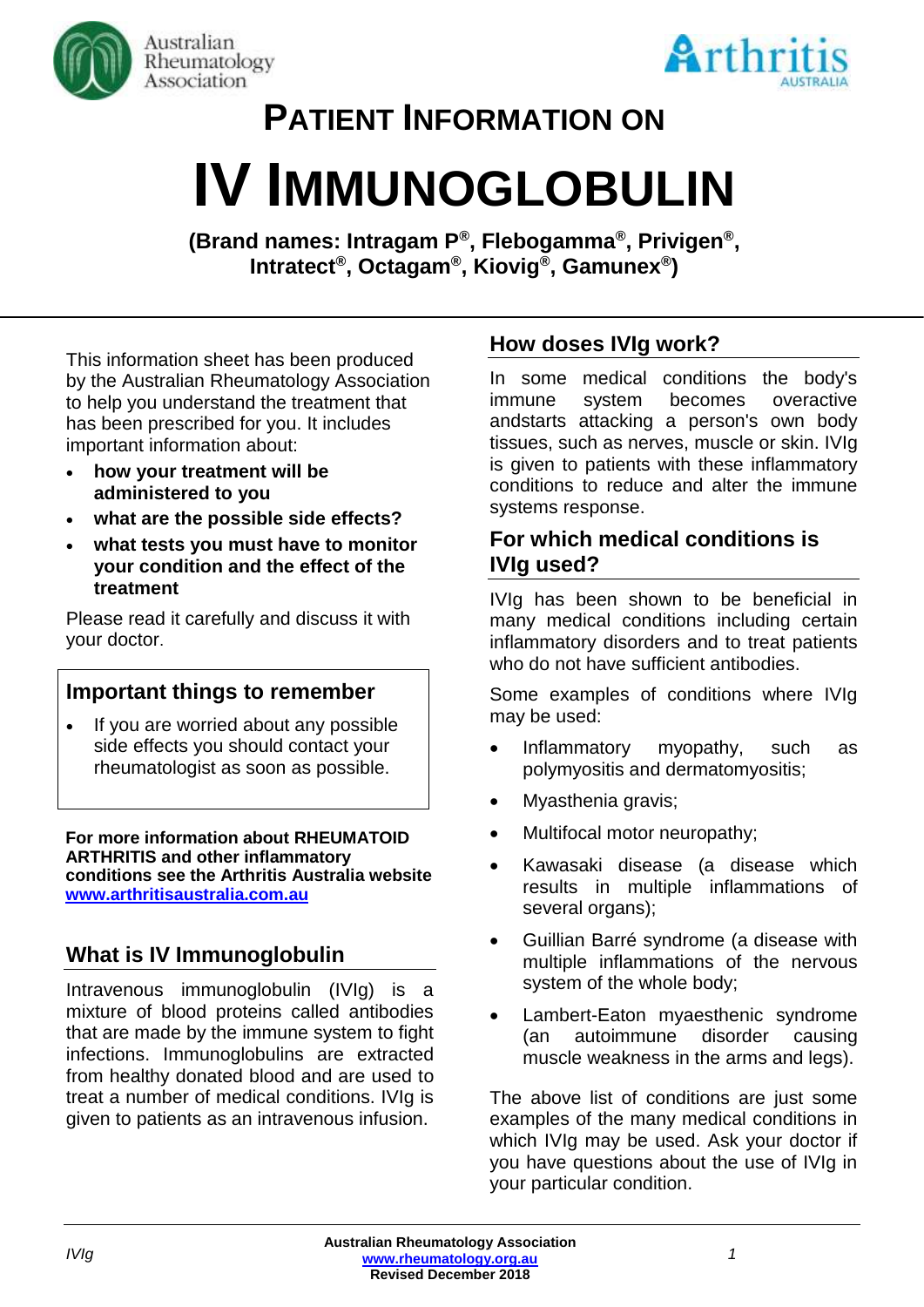#### *How is IVIg given?*

IVIg is given as an intravenous (into a vein) infusion. At the beginning of the treatment, the infusion (the drip) will be set at a slow rate. Depending upon how comfortable you are, your doctor may then gradually increase the infusion rate.

#### *How much IVIg is given?*

Your doctor will decide how much IVIg will be given to you. The dosage will vary depending on your condition and how much you weigh. The dosage may vary for different individuals. You may receive a different dose at each visit depending upon your condition.

Ask your doctor if you have questions about your dose of IVIg.

#### *How many times will I be given IVIg?*

Your doctor will review your condition after your IVIg treatment and will decide if you need further doses.

# **Are there any side effects?**

You might experience side effects with your treatment. Tell your doctor as soon as possible if you do not feel well while you are receiving treatment with IVIg.

#### *Most common possible side effects*

- The following reactions may occur at the site of the infusion (where the drip is put into your vein): redness, warmth, itching, swelling, mild or moderate pain, or bruising.
- Other common side effects that may occur during your IVIg infusion: headache, migraine, chills, mild fever, tiredness, weakness, nausea, rash, increased heart rate, abdominal pain, dizziness or increased blood pressure.

#### *Less common or rare possible side effects*

Tell your doctor as soon as possible if you notice any of the following:

• Fever or other signs of infection:

- Chest pain or breathing problems;
- Night sweats;
- Reduced urination, sudden weight gain, or swelling in your legs. This could be signs of a kidney problem;
- Brown or red urine, fast heart rate, yellow skin or eyes. These could be signs of a liver problem or a blood problem.

If any of the following happen, tell your doctor immediately or go to the Accident & Emergency at your nearest hospital:

- Hives, swelling in the mouth or throat, itching, trouble breathing, wheezing, fainting or dizziness. These could be signs of a serious allergic reaction.
- Bad headache with nausea, vomiting, stiff neck, fever and sensitivity to light. These could be signs of irritation of the lining around your brain.
- Pain, swelling, warmth, redness or a lump in your legs or arms. These could be signs of a blood clot.
- Chest pain or trouble breathing, blue lips or extremities. These could be signs of a serious heart or lung problem.

Tell your doctor or pharmacist immediately if any of side effects you experience get worse, or if you notice any side effects not listed in this leaflet.

There are some differences in the rate of certain side effects between brands of IVIg. This is because different brands of IVIg may have different salt or sugar content, or may have other different excipients (additives).

Because IVIg is extracted from donated blood, it undergoes vigorous testing to check for possible viruses. There are additional procedures in the manufacturing to reduce the possible risk of viruses. Despite these stringent measures during the manufacturing process, the risk of contamination by viral and other unknown agents cannot be completely eliminated.